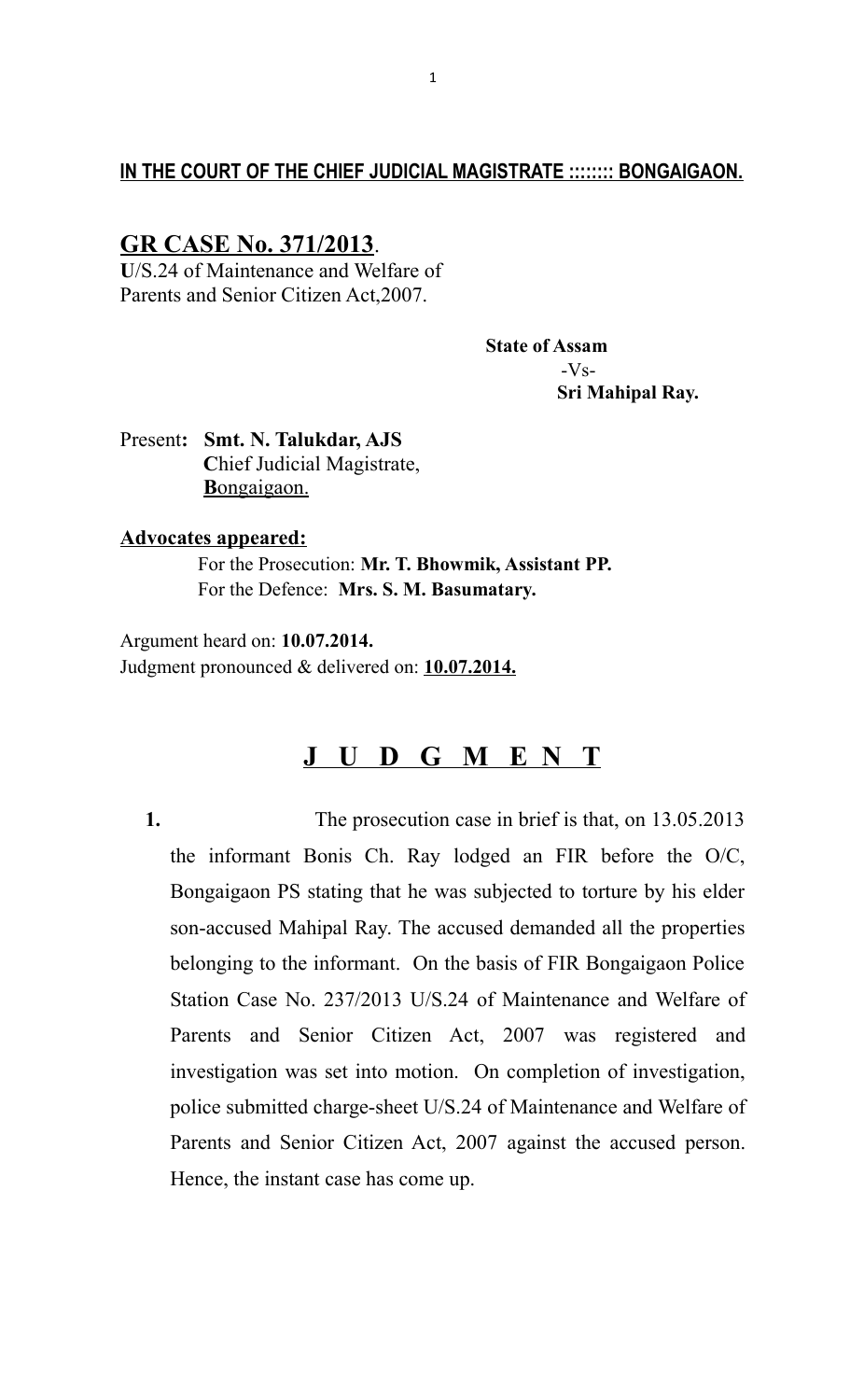### Contd....P/2.

#### GR No.371/13.

- **2.** On completion of appearance of the accused person, copy was furnished to him and the particulars of the offence U/S.24 of Maintenance and Welfare of Parents and Senior Citizen Act,2007 were duly explained to the accused person to which he pleaded not guilty and claimed to be tried.
- **3.** During trial, the prosecution has examined only 1(one) prosecution witness. The examination of the accused person U/S. 313 CrPC has been dispensed with as there is no incriminating evidence against the accused person. The defence has examined none.

#### **4.** : **POINTS FOR DETERMINATION** :

**(a) Whether the accused person tortured his fathercomplainant by way of demanding properties belonging to his father and restrained his father-complainant to sell properties for his treatment etc. and thereby committed an offence punishable U/S.24 of Maintenance and Welfare of Parents and Senior Citizen Act, 2007 ?**

### **: DECISION AND REASONS THEREOF :**

 **5.** The prosecution to prove the case has examined 1(one) witness. PW1 is the informant Sri Banish Ch. Ray. In his evidence PW1 has deposed that, about one year back with regard to domestic

affairs, there was quarrel between him and the accused, and therefore, he lodged the FIR. Later on their misunderstanding was resolved.

 In cross-examination, PW1 has deposed that accused has been living peacefully with him and he has no objection on acquittal of the accused.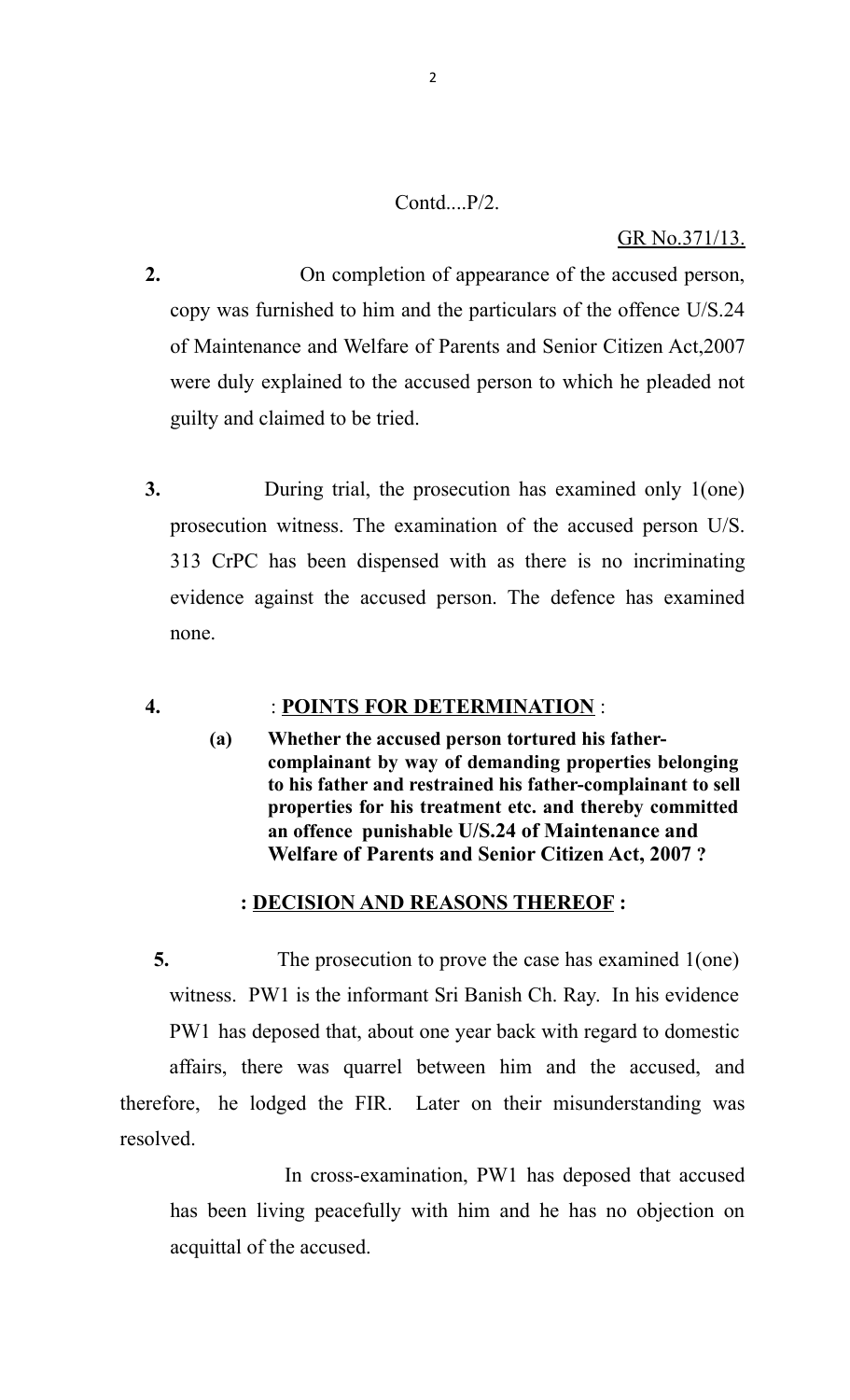**6.** I have carefully gone through the evidence on record and heard Ld. Counsels for both sides. It appears from the evidence on record that PW1, who is the informant and injured of the instant case,

Contd...P/3.

#### GR No.371/13.

has not adduced any incriminating evidence against the accused Mahipal Ray. He has clearly revealed that due to misunderstanding he lodged the FIR and he has no objection on acquittal of the accused. He has been living peacefully with the accused person. Hence, from the evidence on record, I find no ingredients of offence U/S.24 of Maintenance and Welfare of Parents and Senior Citizen Act or any other offence against the accused. Hence, it appears that prosecution has failed to prove the case against the accused person.

 **7.** In the result, I find that the prosecution has failed to prove its case against accused person miserably. Hence, the accused Sri Mahipal Ray is found not guilty U/S. 24 of Maintenance and Welfare of Parents and Senior Citizen Act, 2007 and hereby acquitted from the charges under said sections and set him at liberty forthwith. The bail bond of the accused stand cancelled and the bailor is discharged from the bail bond liabilities. Accordingly, the case is disposed of on contest.

 **8.** The Judgment is given under my hand and seal of this Court on this  $10^{th}$  day of July, 2014.

> Sd/- (Smt. N. Talukdar)  **Chief Judicial Magistrate BONGAIGAON.**

*Dictated and Corrected by me.....*